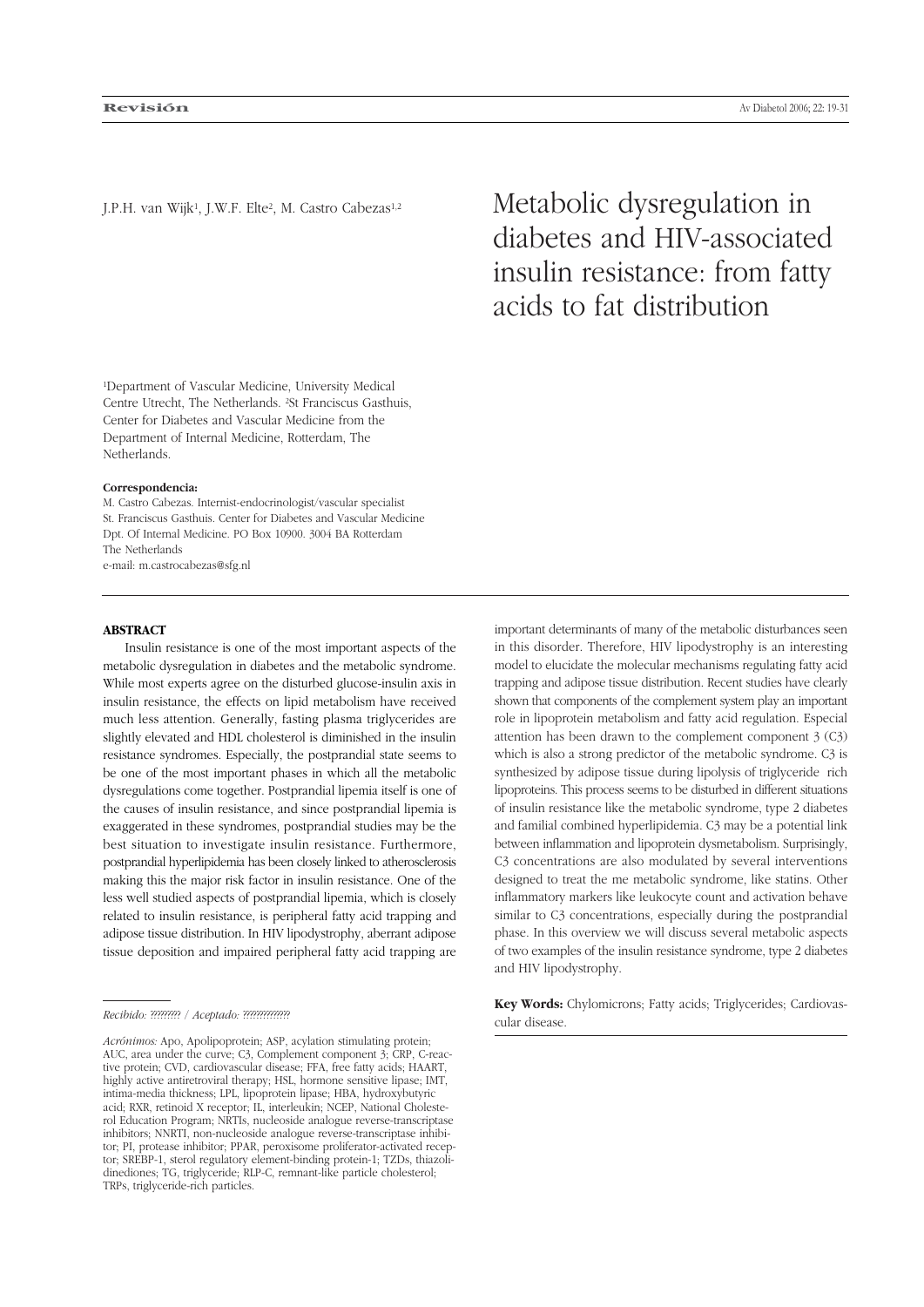### **TWO FACES OF METABOLIC DYSREGULATION**

Atherosclerosis is the main cause of mortality in patients with type 2 diabetes<sup>1</sup>. Important cardiovascular risk factors in type 2 diabetes are unfavorable body fat distribution, insulin resistance, dyslipidemia, hypertension, and a prothrombotic and proinflammatory state2. Most of these risk factors are strongly interrelated and are part of the "insulin resistance syndrome" or the "metabolic syndrome" as was elegantly described by Reaven in 19883. In 1998, the National Cholesterol Education Program (NCEP) has endorsed the importance of the metabolic syndrome in cardiovascular risk assessment by introducing a case definition of the metabolic syndrome based on clinically easily obtainable anthropometric and laboratory parameters<sup>4</sup>. Using this definition, the metabolic syndrome is present when at least three out of five risk determinants (increased waist circumference, increased blood pressure, increased fasting plasma triglycerides, low HDLcholesterol and elevated fasting plasma glucose) are present4.

Recently, it was shown that the NCEP definition of the metabolic syndrome is associated with an increased risk for cardiovascular disease (CVD)5. The incidence of the metabolic syndrome is rapidly increasing in Western societies and therefore a dramatic rise in CVD has to be expected<sup>6</sup>. Most likely these effects are a result of a changing Western lifestyle that is increasingly sedentary and characterized by a hypercaloric diet, a reduction in physical activity and an increasing prevalence of obesity. These changes are also likely to increase the incidence of type 2 diabetes. It is estimated that the prevalence of type 2 diabetes worldwide will be doubled in 2010 compared with 19997. In the Netherlands, the prevalence of type 2 diabetes today is approximately 300.000, and is expected to increase to 500.000 by 20108.

The metabolic syndrome is closely linked to body fat distribution. Especially abdominal obesity is associated with several metabolic risk factors and an increased risk of type 2 diabetes9. However, mounting evidence indicates that absolute or partial lack of body fat may result in a similar metabolic risk profile. Several forms of congenital and acquired lipodystropies have been related to dyslipidemia, insulin resistance and early-onset type 2 diabetes<sup>10</sup>. During the last years, much attention has been directed to the increasing prevalence of lipodystrophy among HIV-infected patients receiving highly active antiretroviral therapy (HAART)10. The introduction of HAART in 1996 has led to a dramatic decrease in morbidity and mortality due to AIDS11. However, HAART is strongly associated with changes in body fat distribution, insulin resistance, early-onset type 2 diabetes and dyslipidemia12-17. The clustering of these risk factors shows striking similarities with the metabolic syndrome, as described in HIV-negative individuals<sup>26</sup>. As survival of subjects with HIV increases, CVD may become an important complicating factor in the management of these patients.

The focus of this paper is on metabolic dysregulation and pharmacological interventions in type 2 diabetes mellitus and HIV-lipodystrophy.

## **POSTPRANDIAL LIPID METABOLISM AND ATHEROSCLEROSIS (FIGURE 1)**

Dyslipidemia is one of the main modifiable risk factors in subjects with insulin resistance and type 2 diabetes. Increased hepatic free fatty acid (FFA) delivery has been postulated as a major contributor of dyslipidemia, because it could lead to hepatic overproduction of TG-rich VLDL particles18,19. In addition, the ability of insulin to suppress VLDL secretion is impaired in insulin-resistant disease states18,19. Especially the increase of large VLDL1 particles initiates a sequence of events that generates small dense LDL and low HDL-cholesterol<sup>18</sup> (Figure 1).

It is important to realize that TG-rich particles (TRPs) are mainly produced postprandially, and people are non-fasting most part of the day. Endogenous TRPs (VLDL, containing apoB100 as structural protein) and exogenous TRPs (chylomicrons, containing apoB48 as structural protein) compete for the same clearance mechanism, e.g. endothelium bound lipoprotein lipase (LPL), which hydrolyzes TG into glycerol and FFA, leaving atherogenic remnant particles (Figure 1)20. In the postprandial phase due to limited LPL availability, competition at the level of LPL will occur resulting in accumulation of TRPs. This competition is most likely when fasting hypertriglyceridemia is present. In addition, the lipolytic rate, as well as the clearance of remnant particles by liver receptors, is impaired in insulin resistance<sup>18,21</sup>. Hence, exaggerated and prolonged postprandial lipemia is an important characteristic of the diabetic dyslipidemia18,22,23.

Increasing evidence suggests that postprandial hyperlipidemia contributes to atherosclerosis. Both hepatic and intestinal TRPs and their remnants accumulate in the subendothelial space, where they promote atherosclerosis by the formation of foam cells24. It has been shown that postprandial TG levels are better predictors of subclinical atherosclerosis than fasting TG concentrations22,23,25. Moreover, in the Physicians Health Study, plasma TG levels 3 to 4 hours after a meal distinguished even better between cases with future myocardial infarction and controls than fasting plasma TG levels<sup>26</sup>. Even in fasting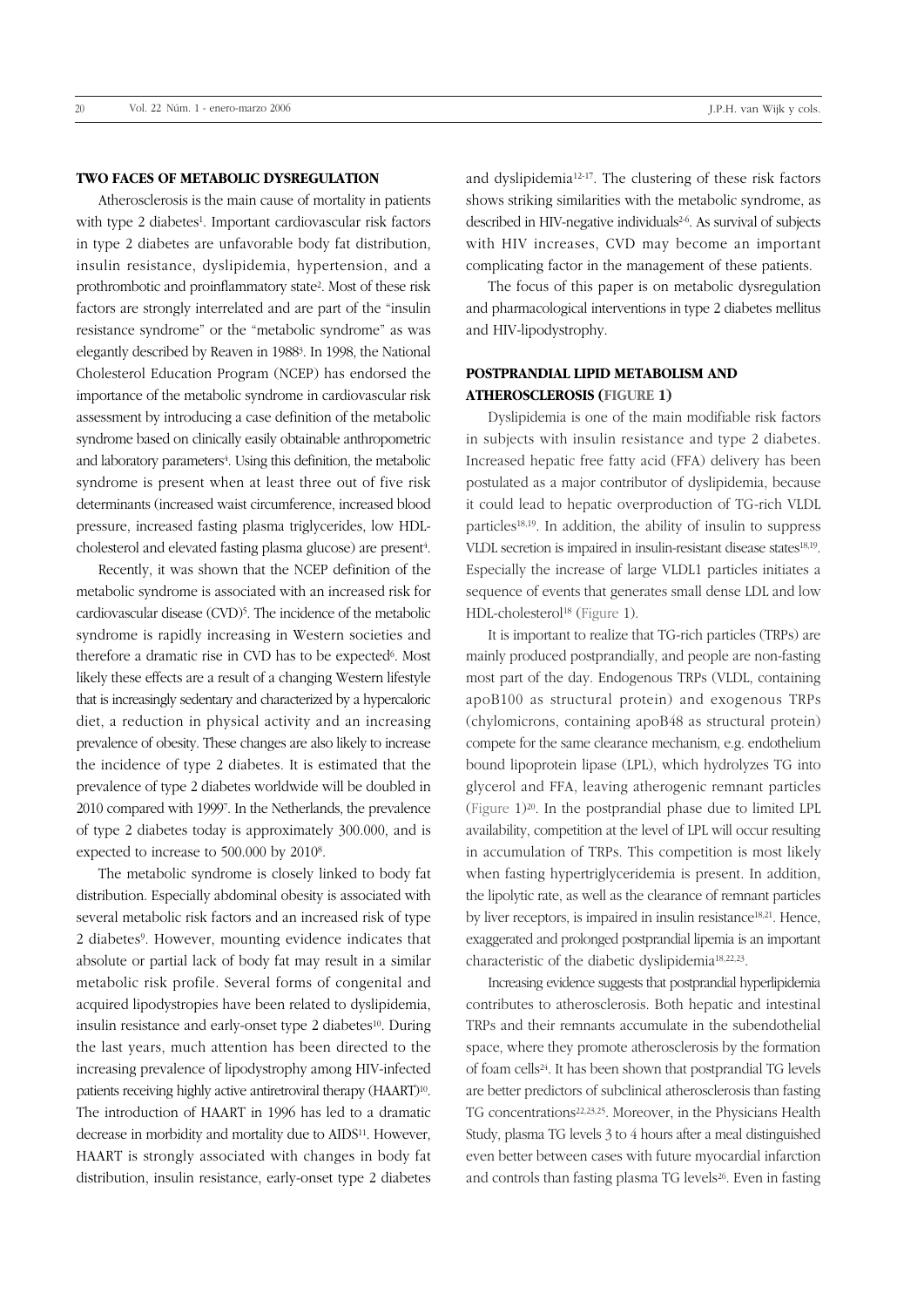

Figure 1. Lipoprotein metabolism in diabetes and the metabolic syndrome.



Figure 2. Postprandial lipid and fatty acid metabolism.

normolipidemic subjects, increased postprandial lipemia has been linked to atherosclerosis27-29. Recently, Nakajima and colleagues developed a simple technique to analyze remnantlike particle cholesterol (RLP-C), and increased levels of these remnant particles have also been associated with future CVD30-32.

## **PERIPHERAL FATTY ACID TRAPPING (FIGURES 2 AND 3)**

Adipose tissue plays a crucial role in regulating free fatty acid (FFA) concentrations in the postprandial period by suppressing the release of FFA in the circulation and stimulating the uptake of FFA liberated from TRPs by LPL33. This pathway is also known as the pathway of "adipocyte FFA trapping". If adipocyte FFA trapping is disturbed, then non-adipose tissues, such as the liver, skeletal muscle and



Figure 3. C<sub>3</sub>/ASP-Pathway and Postprandial Lipemia. Activation of C3 by the alternative complement pathway

pancreas, are exposed to excessive FFA concentrations, which may have several metabolic consequences. First, high FFA levels may aggravate insulin resistance<sup>34</sup>. Secondly, increased hepatic FFA delivery is a main determinant of VLDL secretion and postprandial lipemia18,19. Hydroxybutyric acid (HBA) is a marker of hepatic FFA oxidation. HBA is formed in liver mitochondria solely from FFA, and FFA availability is the major determinant of HBA production<sup>35</sup>. In an animal model of CD36 deficient mice, increased hepatic FFA delivery has been linked to increased hepatic βoxidation reflected in increased plasma levels of HBA36. Postprandial HBA appearance in plasma may, therefore, serve as a marker of postprandial hepatic FFA delivery<sup>37</sup> (36a). Thirdly, FFA may also directly impair vasoreactivity38.

Insulin and the C3/acylating-stimulating protein (ASP) system are the principal determinants of adipocyte FFA

21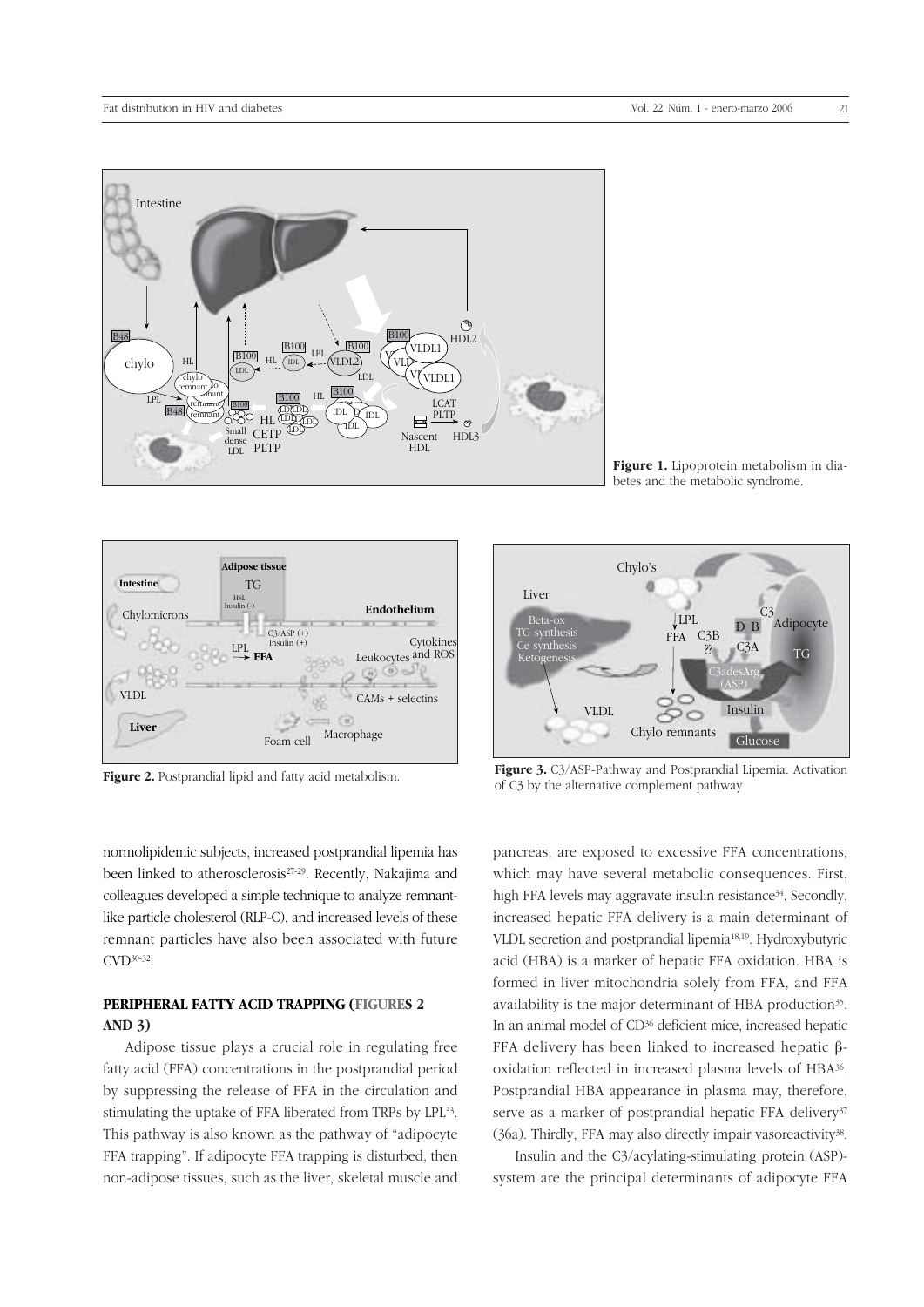trapping (Figure 2). Insulin inhibits the basal lipolytic rate by suppressing hormone-sensitive lipase (HSL) activity39. Complement component C3 (C3) is secreted by adipose tissue and is also involved in adipocyte FFA trapping (Figure 3). ASP (which is identical to C3adesArg) is an immunologically inactive cleavage product of C3 and stimulates FFA and glucose uptake in adipocytes, and inhibits HSL-mediated lipolysis $40$ . The effects of C3/ASP and insulin on adipocyte FFA trapping are additive and independent<sup>41</sup>. Chylomicrons are strong activators of adipocyte C3 production *in vitro*42, and it has been shown that after a high-fat meal plasma C3 concentrations increase<sup>43,44</sup>, especially when insulin effects are blunted<sup>45</sup>. It is thought that effective postprandial C3mediated diversion of FFA from the liver contributes to a healthy lipoprotein phenotype. Adipocytes from patients with familial combined hyperlipidemia are resistant to the effects of C346, leading to an exaggerated and prolonged postprandial C3 response<sup>43</sup>, eventually resulting in abnormal diversion of FFA to the liver and VLDL overproduction $43,44$ .

In addition to the central role of lipid storage, adipose tissue also releases a large number of cytokines and bioactive mediators that influence body weight homeostasis, inflammation, coagulation, fibrinolysis, insulin resistance, diabetes and atherosclerosis<sup>47</sup>. These various protein signals are often referred to as "adipocytokines". Among these, adiponectin is an insulin-sensitizing and anti-inflammatory adipocytokine. Several studies report a close relationship between low adiponectin levels and insulin resistance. Adiponectin levels are not only low in patients with type 2 diabetes<sup>48</sup>, but also in patients with HIV-lipodystrophy<sup>49</sup>. Moreover, low adiponectin levels are associated with a moderately increased CVD risk in diabetic men<sup>50</sup>. Clearly, these studies emphasize the importance of adipose tissue as an active endocrine organ involved in several metabolic and inflammatory processes that are relevant for the development of atherosclerosis.

### **INFLAMMATION AND ATHEROSCLEROSIS (FIGURE 4)**

Atherosclerosis is nowadays regarded as a low-grade chronic inflammatory disease, involving a series of highly specific cellular and molecular responses<sup>51,52</sup>. Atherogenesis is initiated by endothelial activation triggered by several cardiovascular risk factors<sup>53</sup>. In the early phase of atherogenesis, resident and recruited leukocytes release various inflammatory mediators, bind to the endothelium and eventually transmigrate into the arterial wall (Figure 4). A higher content of inflammatory cells in the atherosclerotic lesion renders the plaque vulnerable with an increased risk of rupture<sup>54</sup>. The importance of



**Figure 4.** Postprandial lipemia and inflammation.

leukocytes in the atherosclerotic process is supported by animal studies that have shown reductions of plaque formation and endothelial dysfunction when adherence of leukocytes was prevented<sup>55</sup>.

Markers of inflammation, such as the blood leukocyte count and C-reactive protein (CRP), are independent predictors of future CVD56,57. CRP is a sensitive acute-phase reactant produced by the liver in response to cytokines. IL-6 is the major cytokine responsible for hepatic CRP production and is itself also associated with CVD<sup>58</sup>. Even subjects with a low CRP concentration are at increased cardiovascular risk if they have a blood leukocyte count in the higher 25<sup>th</sup> percentile<sup>59</sup>. Differential leukocyte counts (monocytes and neutrophils) are also related to CVD56. Interestingly, the best association with CVD has been demonstrated for neutrophils<sup>56</sup>. Their role in the pathophysiology of atherosclerosis is not entirely clear, as these cells are absent in the atherosclerotic lesion until it is ruptured<sup>60</sup>. However, upon activation, resident and recruited neutrophils may affect endothelial function via the production of pro-inflammatory cytokines and generation of oxidative stress<sup>61</sup>. The blood leukocyte count is increased in subjects with type 2 diabetes and impaired glucose tolerance $62,63$ . In addition, type 2 diabetic patients have increased expression of leukocyte activation markers<sup>62</sup>, which may represent increased adhesive capacity of these cells to the endothelium.

Since humans are non-fasting most part of the day, this period may be of particular importance in the pathogenesis of atherosclerosis. The underlying mechanisms may involve increased generation of oxidative stress and activation of endothelial cells and leukocytes<sup>61,64,65</sup>. For example, it has recently been shown that postprandially, when TG and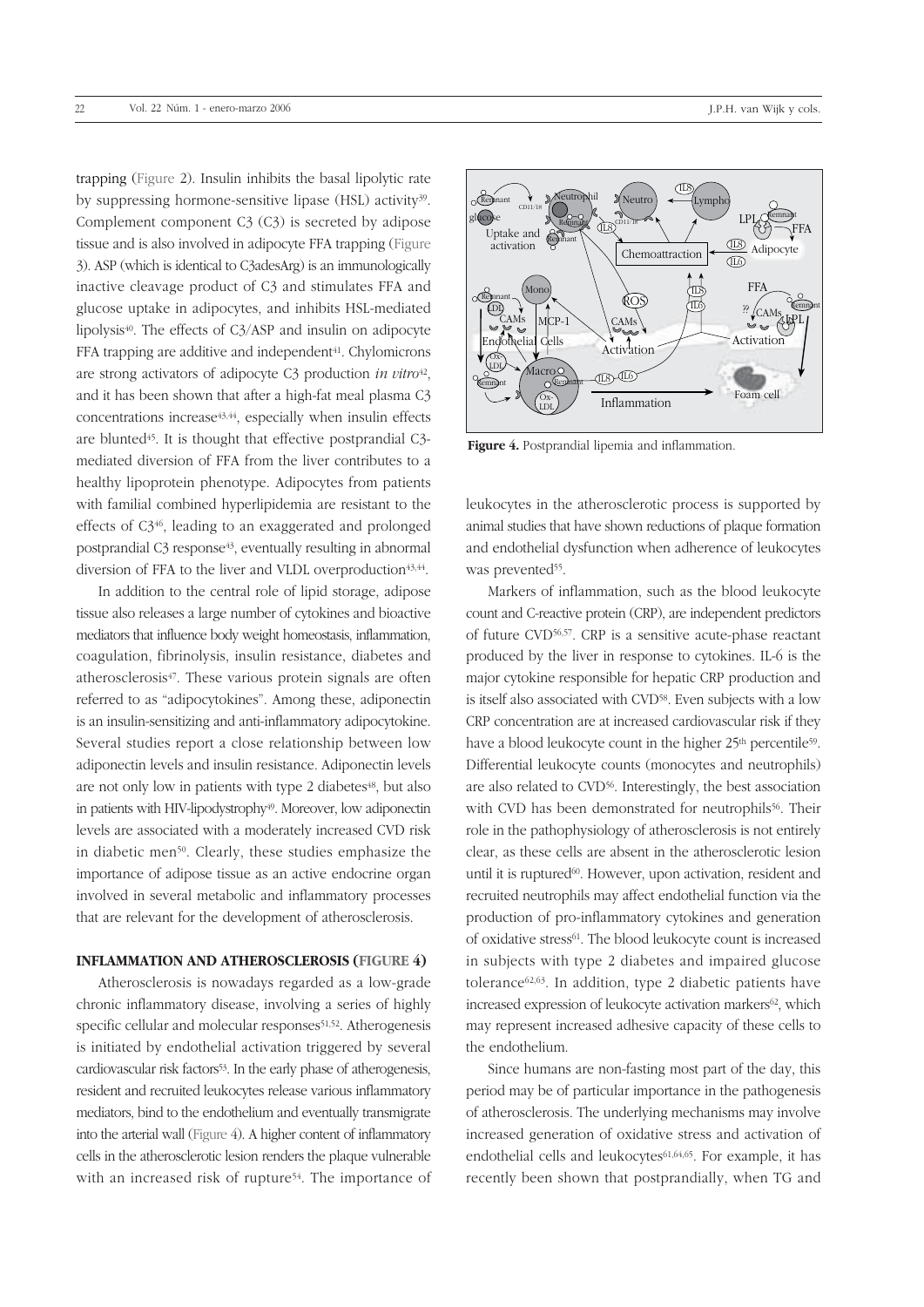glucose rise, leukocyte counts increase with concomitant production of pro-inflammatory cytokines and oxidative stress, and that these changes may contribute to endothelial dysfunction<sup>61</sup>. The postprandial leukocyte increase was due to a specific increase of neutrophils, whereas the lymphocyte increase also occurred after a water (control) test. In addition, postprandial leukocyte activation has been described in healthy subjects<sup>66</sup>. Upon activation, endothelial cells produce a variety of pro-inflammatory cytokines which may facilitate recruitment and activation of leukocytes. Among those, IL-6 and IL-8 are the main cytokines responsible for leukocyte recruitment, and both show postprandial increments as well<sup>60</sup>. In patients with type 2 diabetes, a significant rise in CRP levels was observed after ingestion of a high-fat meal<sup>67</sup>. Given the close relationship between inflammation and atherosclerosis, postprandial inflammatory changes may result in increased susceptibility for premature atherosclerosis.

## **LIPODYSTROPHY AND CARDIOVASCULAR RISK IN HIV-INFECTED PATIENTS (TABLE 1)**

The introduction of HAART in 1996 has led to a dramatic decrease in AIDS-related mortality<sup>11</sup>. However, HAART is strongly associated with lipodystrophy and metabolic risk factors12-17. Lipodystrophy is characterized by changes in body fat distribution, including subcutaneous fat loss, intraabdominal fat accumulation and development of a buffalo hump12-14. Subcutaneous fat loss is most noticeable in the face, limbs and buttocks and may occur independently of central fat accumulation. Approximately half of the HAARTtreated HIV-infected patients will develop changes in body fat distribution after 12-18 months of therapy<sup>14</sup>. Severe forms of lipodystrophy, especially lipoatrophy, can be disfiguring and stigmatizing, and often lead to suboptimal adherence to HAART.

The type and duration of HAART are strongly associated with the onset and severity of lipodystrophy. HAART generally consists of two nucleoside analogue reverse-transcriptase inhibitors (NRTIs) and a protease inhibitor (PI) and/or a nonnucleoside analogue reverse-transcriptase inhibitor (NNRTI). Both PIs and NRTIs have been related to the development of lipodystrophy, but the prevalence and severity of lipodystrophy are increased mostly in patients treated with both NRTIs and a PI68. The etiology of lipodystrophy appears to be multifactorial, including HIV drug inhibitory effects on adipocyte differentiation and alteration of mitochondrial functions (Figure 4). For example, PIs impede adipocyte differentiation through altered expression and nuclear

### **TABLE I. Metabolic and anthropometric characteristics and clinical signs in HIV lipodystophy compared to type 2 diabetes**

|                                         | HIV lipodystrophy Type 2 DM |                   |
|-----------------------------------------|-----------------------------|-------------------|
| Cardiovascular:                         |                             |                   |
| Elevated plasma cholesterol             | $+/-$                       | $+/-$             |
| Elevated plasma TG                      | $++$                        | $\ddot{}$         |
| Decreased HDL-C                         | $+/-$                       | $+$               |
| Large TG-rich VLDL                      | $^{+}$                      | $\qquad \qquad +$ |
| Postprandial Hyperlipidemia             | $+$                         | $^{+}$            |
| Impaired peripheral fatty acid trapping | $++$                        | $^{+}$            |
| Enhanced hepatic fatty acid flux        | $^{++}$                     | $^{+}$            |
| Elevated plasma apoB                    | $^{+}$                      | $^{+}$            |
| Insulin Resistance                      | $^{+}$                      | $^{+}$            |
| Liver:<br>Increased liver fat           | $\hbox{+}$                  | $^+$              |
| Fat:                                    |                             |                   |
| Decreased subcutaneous fat              | $++$                        |                   |
| Increased intra-abdominal fat           | $^{++}$                     | $^{++}$           |
| Muscle:                                 |                             |                   |
| Impaired glucose uptake                 | $+$                         | $++$              |
| Decreased glucose phosphorylation       | $^{+}$                      | $\qquad \qquad +$ |
| Pancreas:                               |                             |                   |
| Hyperinsulinemia                        | $^{+}$                      | $^{+}$            |

Note: +: present; -: absent; +/-: may be present or absent.

localization of sterol regulatory element-binding protein-1 (SREBP-1) and peroxisome proliferator-activated receptor-γ (PPAR-γ)69,70, which are essential for adipogenesis. NRTIs may induce mitochondrial dysfunction and apoptosis of adipocytes by inhibition of mitochondrial DNA polymerase γ, and depletion of mitochondrial DNA71.

Lipodystrophy is often accompanied by several metabolic risk factors, such as insulin resistance, glucose intolerance and dyslipidemia15-17, thereby sharing many aspects with diabetes (Table 1). Insulin resistance may result from direct effects of antiretrovirals, effects of HIV infection, or indirect effects, such as changes in body fat distribution<sup>72</sup>. For example, it has been shown that PIs induce insulin resistance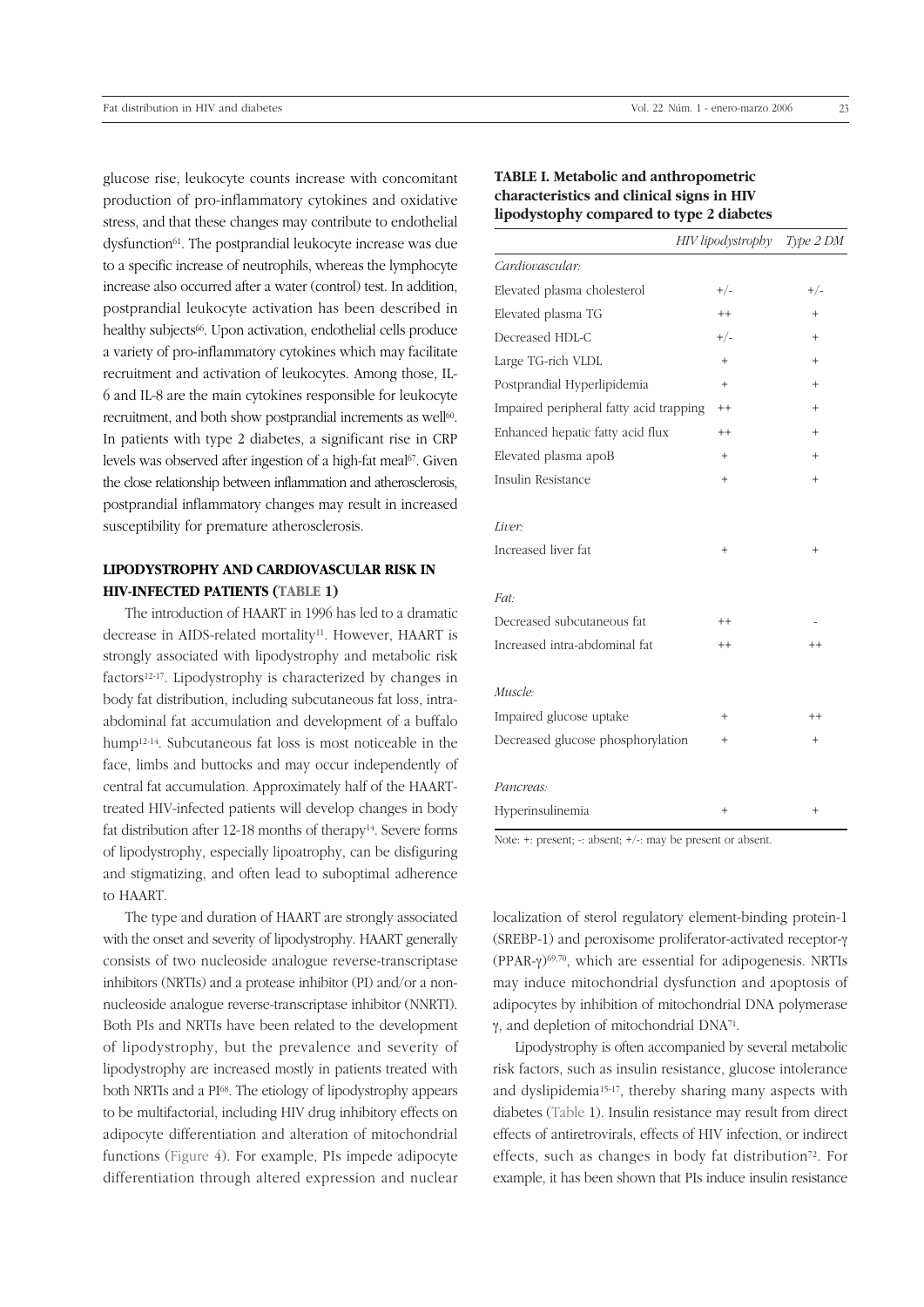of lipolysis.

in vitro by reducing insulin-mediated glucose uptake by glucose transporter 473. In HIV-negative adults, PIs reduce insulin sensitivity as early as 4 weeks after administration, without changing body fat distribution<sup>74,75</sup>. Direct effects of NRTIs and NNRTIs on insulin sensitivity have not been demonstrated, but these classes may contribute to insulin resistance indirectly through changes in body fat distribution. Insulin resistance in this population has been related to visceral fat accumulation and subcutaneous fat loss72,76,77. Abnormalities in glucose tolerance have been recognized in more than one-third of the patients with lipodystrophy15. Basal lipolytic rates are generally increased in patients with HIV-lipodystrophy, suggesting impaired action of HSL78. In addition, several studies have reported elevated FFA levels following glucose or insulin challenges79,80, suggesting resistance to the action of insulin to suppression

The question whether HIV-lipodystrophy is associated to impaired adipocyte FFA trapping has also been investigated. For this purpose, postprandial studies were carried out where FFA, hydroxybutyric acid (HBA), as a measure of hepatic FFA oxidation, and TG changes were recorded in HIV-infected males with and without lipodystrophy and in healthy controls. We found that the area under the curves (AUCs) for FFA, HBA and TG were higher in the patients with lipodystrophy compared with the other groups, suggesting impaired adipocyte FFA trapping that contributes to postprandial lipemia in these patients<sup>81</sup>. Postprandial FFA and HBA levels were both negatively associated with subcutaneous abdominal fat. These data are suggestive for impaired ability to store FFA as TG in subcutaneous adipocytes in patients with HIV-lipodystrophy, but additional defects in lipases (e.g. HSL and LPL) may also contribute. The higher postprandial HBA levels in the lipodystrophic patients indicated increased hepatic FFA delivery, which may aggravate insulin resistance and dyslipidemia, ultimately leading to an increased cardiovascular risk in these patients.

The natural course of HIV infection is characterized by changes in plasma triglycerides (TG), HDL-cholesterol, and LDL particle size<sup>82</sup>. Following the introduction of PI-containing HAART, multiple studies have demonstrated more pronounced atherogenic changes in lipid profile, including increases in plasma TG and LDL-cholesterol, and decreases in HDLcholesterol15-17. In addition, increases in apolipoprotein B (apoB) have been described, often associated with the predominance of atherogenic small, dense LDL particles. Of specific concern is the fact that use of NRTIs and PIs in combination, particularly among older subjects with normalized CD4 cell counts and suppressed HIV replication, is associated with a lipid profile known to increase the risk of CVD83.

The most pronounced changes in lipid profile have been observed with the PI ritonavir. In HIV-negative volunteers, ritonavir increased TG, apoB and VLDL-cholesterol as early as 2 weeks after administration<sup>84</sup>. Except for atazanavir, all PIs cause to some extent fasting hyperlipidemia<sup>85</sup>. PIs suppress the breakdown of the nuclear form of SREBP in the liver, resulting in increased TG and cholesterol biosynthesis<sup>17</sup>. In addition, PIs suppress the proteasomal breakdown of nascent apoB, leading to VLDL oversecretion<sup>86</sup>. The severity and prevalence of dyslipidemia in HIV-infected patients may also depend on HIV disease stage and the concomitant presence of lipodystrophy and insulin resistance. Of the NNRTIs, efavirenz is associated with higher levels of cholesterol and TG than is nevirapine, whereas both increase HDL-cholesterol87,88. A potential interesting observation is the fact that switching of a PI-based regimen to a NNRTI-based regimen may partly reverse atherogenic lipoprotein changes<sup>89,90</sup>.

Clearly, the presence of metabolic risk factors in HIVinfected patients may predispose to accelerated atherosclerosis. In a cross-sectional study, the use of PIs was associated with endothelial dysfunction, which is an early marker of atherosclerosis91. PIs may also promote atherosclerotic lesion formation independent of dyslipidemia by increasing CD36 dependent cholesteryl ester accumulation in macrophages<sup>92</sup>. Carotid intima-media thickness (IMT), which is considered to be a strong predictor for cardiovascular events, is increased in HIV-infected patients as compared with age-matched control subjects93,94. IMT also progresses much more rapidly in HIV-infected patients than in non-HIV cohorts<sup>95</sup>. Moreover, in a multicenter prospective study, HAART was independently associated with a 26 percent relative increase in the rate of myocardial infarction per year of antiretroviral drug exposure during the first four to six years of use<sup>96</sup>. During the last years, increasing attention has been directed to the management of lipodystrophy and cardiovascular risk in HIV-infected patients. Statins and fibrates have shown to reduce atherogenic lipoproteins in HIV-infected patients<sup>97</sup>. However, these agents are unlikely to improve body fat distribution. The results of switching antiretroviral therapy on lipodystrophy and metabolic risk factors have been rather disappointing98. There is thus an urgent need for agents that improve body fat distribution and cardiovascular risk in HIV-infected patients.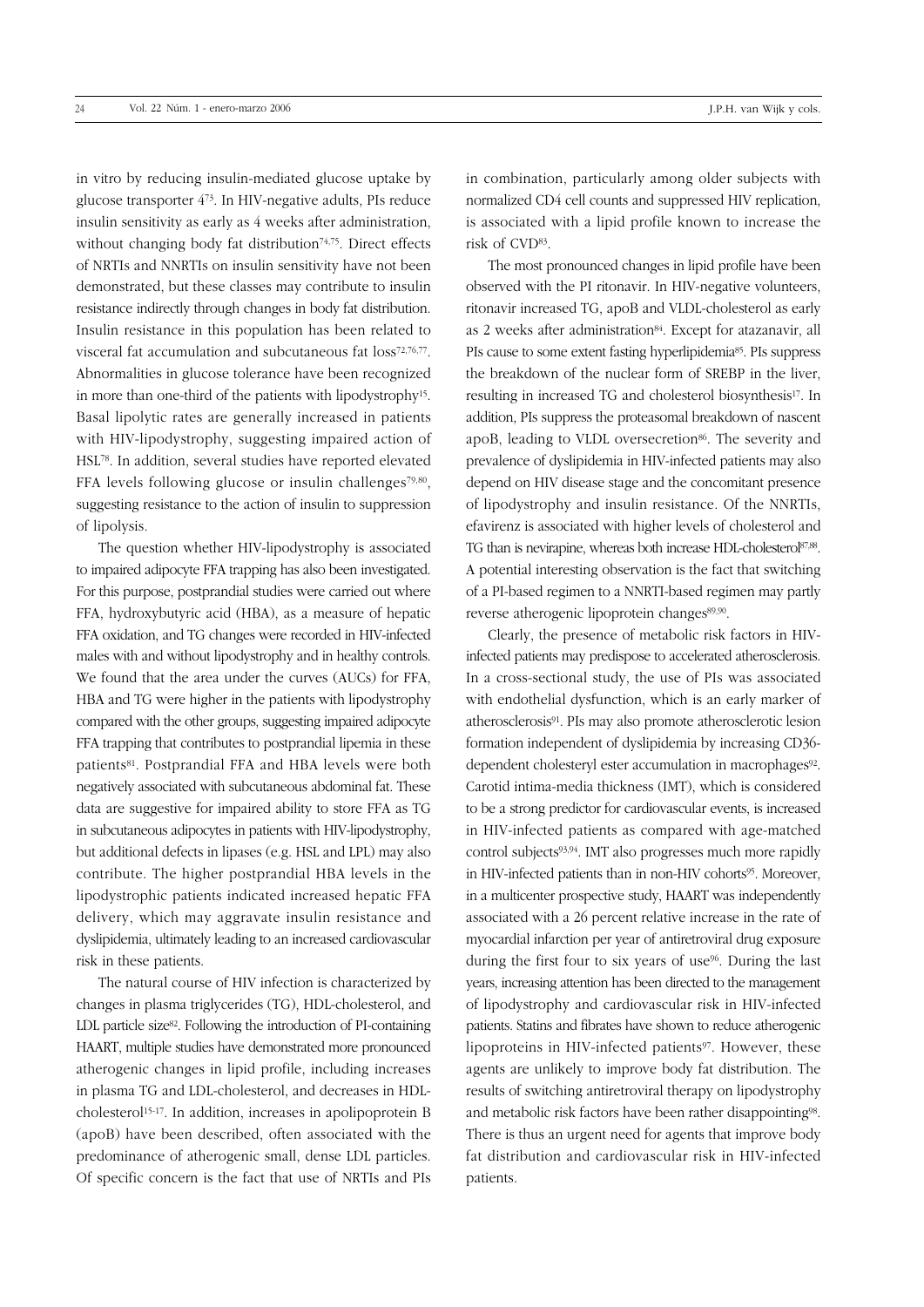# **TREATMENT OF DYSLIPIDEMIA IN DIABETES AND LIPODYSTROPHY**

There is no doubt that besides lifestyle intervention aimed to reduce body weight and improve glucose regulation, the most solid cornerstone for the reduction of cardiovascular risk in patients with type 2 diabetes is the use of statins99,22. These agents not only improve the fasting lipid profile<sup>100,101</sup>, but they also improve postprandial lipemia, reduce small dense LDL concentrations, increase HDL-C concentrations, enhance endothelial vessel function and unexpectedly, may sometimes improve peripheral fatty acid trapping<sup>102,103</sup>. Furthermore, statins have anti-inflammatory effects that seem to be independent from their lipid lowering properties<sup>101,104</sup>.

Insulin sensitizing agents have also been attributed positive effects on diabetic dyslipidemia, especially metformin and thiazolidinediones may be useful in this context.

### **INSULIN-SENSITIZING AGENTS**

Biguanides and thiazolidinediones are used in clinical medicine to improve insulin sensitivity and glycemic control in patients with type 2 diabetes. In type 2 diabetes, both classes of drugs significantly modulate body fat distribution and several aspects of the metabolic syndrome to potentially retard atherosclerotic disease progression. Both classes may also have a role in treating patents with other insulin-resistant conditions, and may be a valuable asset for the treatment of HIV-lipodystrophy.

### **Thiazolidinediones (Figure 5)**

The peroxisome-proliferator–activated receptors (PPARs) are a subfamily of the 48-member nuclear-receptor superfamily and regulate gene expression in response to ligand binding105,106. Upon activation by their ligands, PPARs form heterodimers with the nuclear retinoid X receptor (RXR) and bind to specific PPAR response elements in the promoter region of their target genes (transactivation, Figure 5)105,106. In addition, PPARs can interact with other transcription factors in a DNA-binding–independent manner and exhibit anti-inflammatory properties by repressing gene expression (transrepression)105,106. Three PPARs (PPAR-α, PPAR-β/δ, and PPAR-γ) have been identified to date. PPAR- $\alpha$  is the main target for fibrates and regulates the expression of genes involved in lipid metabolism and inflammation. PPARβ/δ stimulates FFA oxidation primarily in muscle but also in adipose tissue. PPAR-γ exhibits its regulatory effects primarily in adipocytes by interfering with insulin signaling, cytokine production, and FFA metabolism.



**Figure 5.** Thiazolidinediones: mode of action.

Thiazolidinediones (TZDs) are synthetic ligands for PPAR-γ activation<sup>105,106</sup>. Currently, there are two TZDs available: rosiglitazone and pioglitazone. A third TZD, troglitazone, has been retracted from the market in 2000 due to a substantially increased risk of severe hepatotoxicity. PPAR-γ is preferentially expressed in adipose tissue and the improvement of insulin resistance in skeletal muscle and liver tissue is probably secondary to enhanced lipid storage in subcutaneous adipocytes and improved adipocyte function, as reflected by the altered secretion of adipocytokines (e.g. adiponectin, IL-6, TNF- $\alpha$  and resistin)<sup>106</sup>. In patients with type 2 diabetes, TZDs improve insulin sensitivity despite an increase in body fat mass during treatment. The 2-4 kg increase in fat mass occurs almost exclusively in the subcutaneous fat compartment<sup>106,107</sup>, an effect which would be desirable in patients with HIV-lipodystrophy. Interestingly, all of the major cell types in the vasculature also express PPAR-γ108,109. TZDs have interesting effects on these cells, which appear to be partially independent of the PPAR-γ-RXR mediated transcriptional effects<sup>110</sup>. There appears to be a generalized transrepression of inflammatory transcription in a DNA-binding-independent manner<sup>110-112</sup>. Direct beneficial vascular effects of TZDs include increased nitric oxide bioavailability<sup>113</sup>, decreased leukocyte-endothelial cell interaction<sup>114</sup>, reduced vascular smooth muscle cell migration and proliferation<sup>115</sup>, and cholesterol efflux from macrophages<sup>116</sup>. Therefore, it is thought that TZDs, which were primarily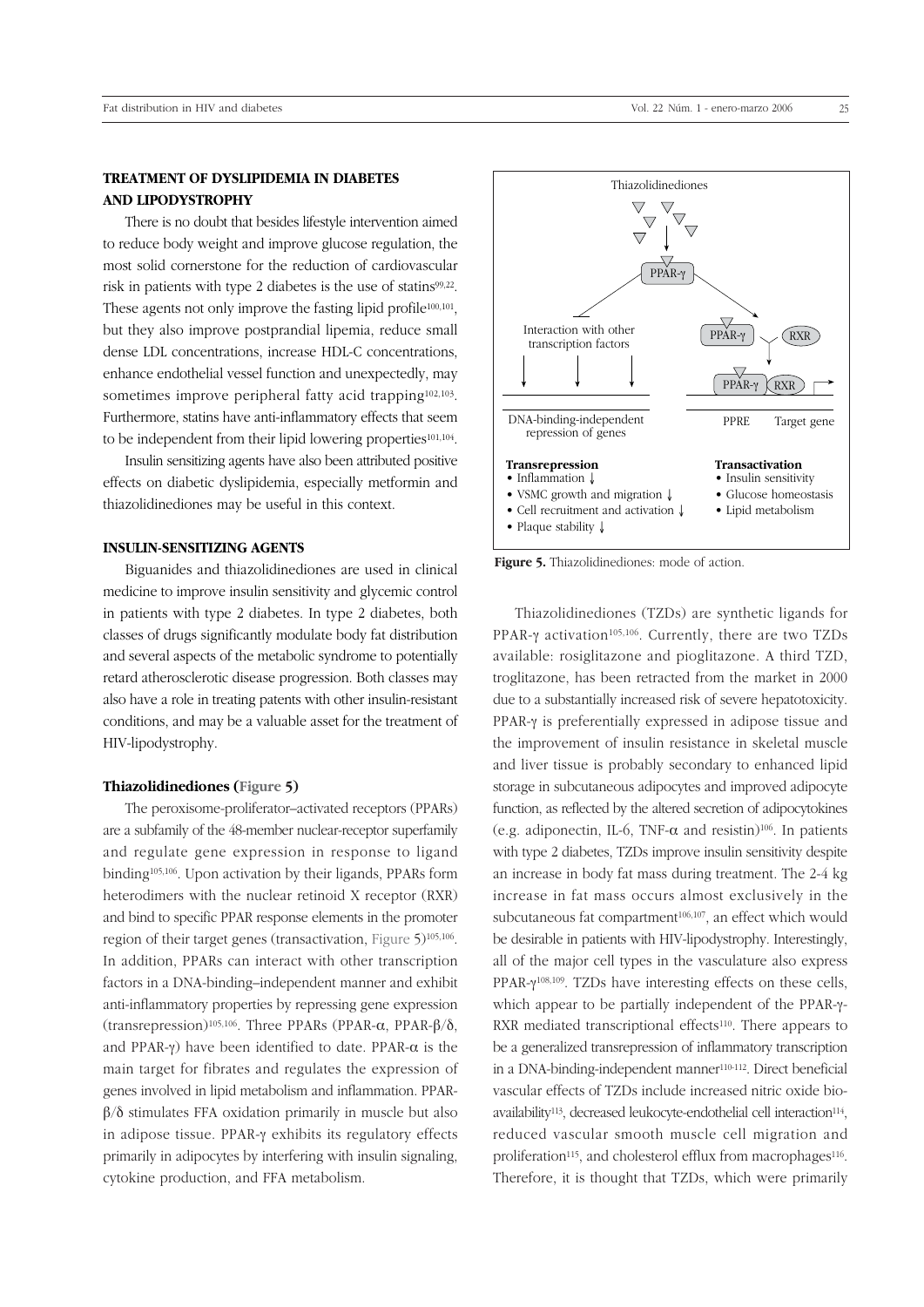introduced to improve glycemic control, may also have benefits on atherosclerotic disease progression.

We determined the effects of rosiglitazone on postprandial leukocytes, pro-inflammatory cytokines (IL-6 and IL-8), CRP and MCP-1 in a randomized double-blind, placebo-controlled cross-over trial in patients with type 2 diabetes117. We observed that a high-fat meal increased neutrophils and pro-inflammatory cytokines in these patients. These postprandial inflammatory changes may result in increased susceptibility for premature atherosclerosis. Compared with placebo, we demonstrated that rosiglitazone attenuated the postprandial rise of neutrophils (-39%), IL-6 (-63%) and IL-8 (-18%). We also observed a substantial reduction in fasting CRP, in agreement with previous studies15,16, which is most likely clinically relevant. IL-6 is the major cytokine responsible for hepatic CRP production and is also independently associated with CVD17. One of the questions that remain is to what extent the postprandial reductions in neutrophils and pro-inflammatory cytokines contribute to the overall attenuation of the lowgrade inflammatory state and improvement of cardiovascular risk. Since inflammation is a major force driving atherosclerosis, and type 2 diabetes is characterized by postprandial hyperlipidemia, a reduced inflammatory response after a meal may contribute to cardiovascular risk reduction in diabetes.

So far, only one large randomized clinical trial has been published on hard end-points in type 2 diabetics treated with pioglitazone118. In this PROactive trial, a slight but significant reduction was observed in mortality and major cardiovascular events, which was a secondary endpoint of the trial118. The composite primary endpoint did not reach clinical significance. Further studies using other TZDs, like rosiglitazone in the RECORD trial, will be needed to decide whether TZDs can improve the cardiovascular risk profile of these patients above the classical interventions available (statins, aspirin, ACE inhibitors and AII inhibitors). Finally, whereas PPAR-γ agonists can markedly improve insulin resistance and glycemic control, PPAR-α agonists (fibrates) can be used in the treatment of diabetic dyslipidemia18. Hence, the combined actions of the dual PPAR-α/γ agonists appear ideally suited to decrease the risk for CVD in patients with type 2 diabetes<sup>19</sup>. This class of agents may thus be a valuable asset for the prevention of CVD in patients with type 2 diabetes in the near future.

### **Biguanides**

Metformin, a biguanide, has been available for the treatment of type 2 diabetes for many years<sup>119</sup>. Over this period of time, it has become one of the most widely prescribed antihyperglycemic agents. Its mechanism of action involves reduction of hepatic insulin resistance and glucose output, leading to significant reductions in glucose and insulin levels119,120. Whether metformin also has an insulin-sensitizing effect in peripheral tissues remains controversial. Metformin may also have beneficial effects on abdominal obesity, dyslipidemia and plasminogen activator inhibitor-1 levels<sup>121,122</sup>. In patients with type 2 diabetes, metformin improves endothelial function by mechanisms involving glucose-lowering, reduction of insulin resistance, antioxidant effects, lipid-lowering and direct vasodilative effects<sup>119</sup>. Moreover, in the United Kingdom Prospective Diabetes Study, metformin decreased cardiovascular mortality in overweight type 2 diabetic patients<sup>122</sup>.

In order to determine more clearly which risk factors should be targeted to reduce cardiovascular risk in HIVinfected patients we investigated whether agents that improve insulin resistance could improve endothelial function. For this purpose, the effects of rosiglitazone and metformin on insulin sensitivity, body fat distribution and flow-mediated vasodilation were directly compared in a randomized clinical trial. Rosiglitazone increased subcutaneous abdominal fat in patients with HIV-lipodystrophy, despite ongoing HAART, most likely by increasing FFA storage in subcutaneous adipocytes. Since quality of life, including body image, have become crucial in HIV-infected patients, this may be an important beneficial effect in patients with HIV-lipodystrophy. Whether the increase in subcutaneous abdominal fat by rosiglitazone is accompanied by changes in adipocyte differentiation and altered cytokine expression in adipose tissue remains to be elucidated.

Our results are similar to those observed by Hadigan and  $\text{colle}$ agues<sup>123</sup>, but in contrast to those observed by others<sup>117bc</sup>. It is therefore clinically relevant to identify those patients that are most likely to benefit from treatment with rosiglitazone. Our data suggest that especially those patients with marked lipoatrophy and insulin resistance may benefit from treatment with rosiglitazone. In addition, the patients on stavudine treatment did not experience an increase in subcutaneous abdominal fat with rosiglitazone in our study, which may explain the lack of efficacy in prior studies by other groups that had a baseline imbalance and overuse of stavudine in the rosiglitazone-arm117bc124,125. Whether TZDs are able to prevent or delay the onset of lipodystrophy remains to be shown.

Metformin reduced subcutaneous and visceral abdominal fat, in agreement with previous studies in HIV-infected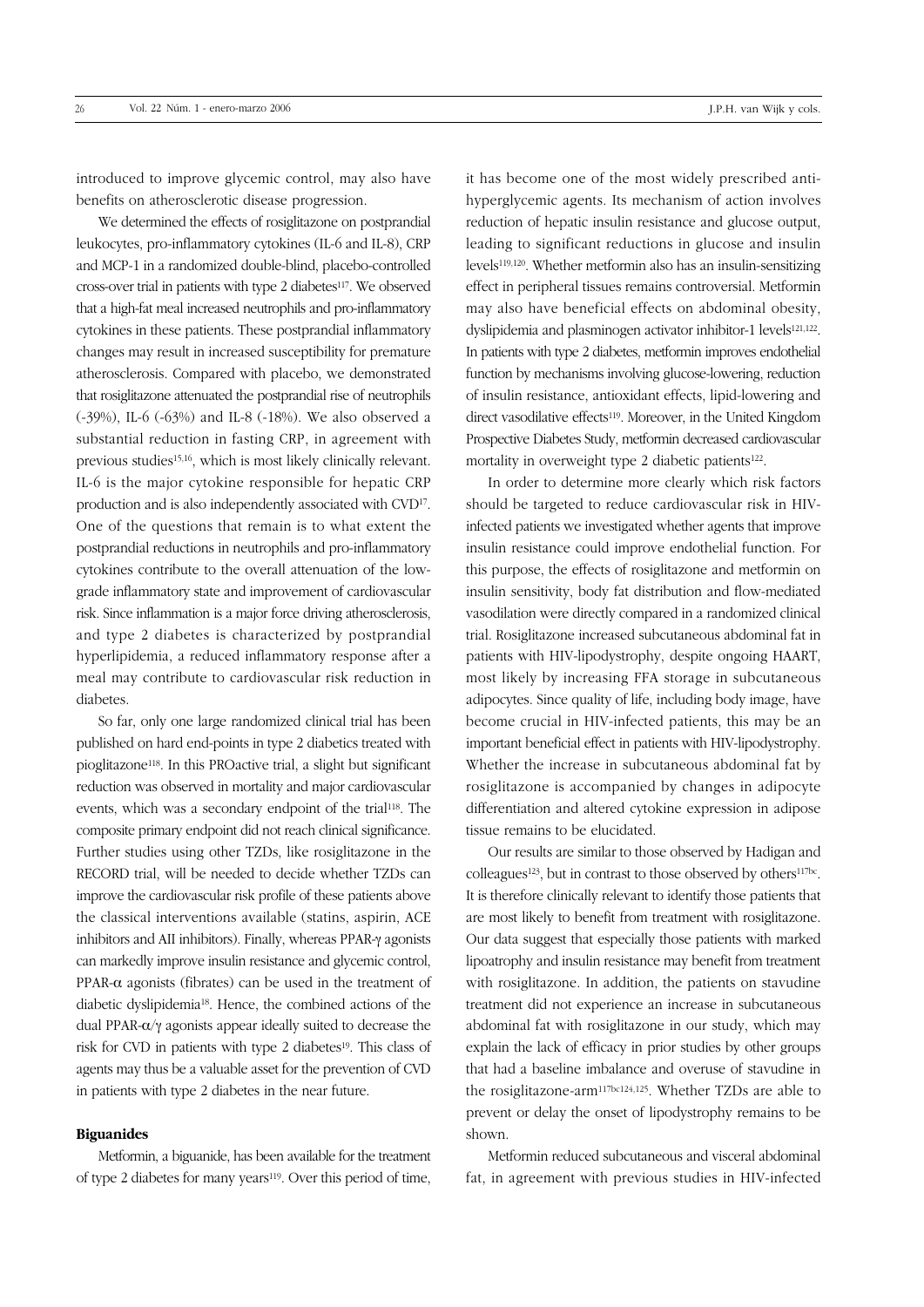patients, suggesting benefits in patients with predominant visceral adiposity126-128. Metformin and rosiglitazone showed similar benefits on insulin sensitivity, but only rosiglitazone increased adiponectin levels, most likely due to improved adipocyte function. Despite increased insulin sensitivity, a detrimental effect on fasting lipid profile was seen in some rosiglitazone-treated patients. Rosiglitazone should, therefore, be used with caution in patients with HIV-lipodystrophy, in particular in hyperlipidemic patients, or prescribed in conjunction with lipid-lowering agents. So far, prior studies have not examined whether in HIV, modulation of insulin resistance translates into vascular benefit. We found that metformin, but not rosiglitazone, improved endothelial function in patients with HIV-lipodystrophy. Whether the improvement of endothelial function is sufficient to produce clinical benefit is not known, but it may be relevant. Previously, statin treatment was not able to improve endothelial function in HIV-infected patients, despite reductions in atherogenic lipoproteins<sup>129</sup>.

Many questions remain to be answered in relation to HIV patients and cardiovascular risk reduction. For example, it is still unclear whether oral glucose tolerance tests and the NCEP-ATPIII definition of the metabolic syndrome are useful for routine screening of HIV-infected patients. Despite normal fasting glucose levels, many HIV-infected patients have IGT, and IGT is closely linked to vascular abnormalities<sup>130,131</sup>. The presence of the metabolic syndrome according to the NCEP–ATPIII criteria in HIV-infected patients is also associated with functional and structural atherosclerotic changes<sup>131</sup>. However, so far it is not known whether in HIV the clustering of risk factors within the metabolic syndrome has more predictive power regarding cardiovascular risk than individual risk factors. Also, data on progression from the metabolic syndrome and IGT to type 2 diabetes in HIV-infected patients would be interesting in order to determine whether a glucose tolerance test would be a useful clinical tool in the management of HIV-infected patients on HAART. Until these issues have been investigated, evaluation and management of individual cardiovascular risk factors using the currently available guidelines is recommended.

Metformin may be best for the viscerally obese, overweight, dyslipidemic patient, whereas it may not be appropriate for the patient with predominantly lipoatrophy, as they may suffer a further loss of subcutaneous fat. In patients with HIV-lipodystrophy, metformin has greater benefits on vascular function than rosiglitazone130,131. Rosiglitazone may be best for lipoatrophic patients. However, rosiglitazone should be used with caution in hyperlipidemic patients. If used, this must be accompanied by careful monitoring of the lipid profile. Treatment with metformin is not recommended in patients with renal– or liver disease or elevated lactic acid levels. Regarding TZDs, it is important to note that rosiglitazone is a substrate for CYP2C8 and is unlikely to affect CYP3A4 metabolism on concomitantly administrated drugs, such as PIs. Future studies are necessary to investigate the effects of combination therapy with rosiglitazone and metformin in HIV-infected patients. In addition, dual PPAR-α/γ agonists may be useful to treat both dyslipidemia and lipodystrophy in HIV-infected patients in the future.

Regarding pathophysiology of the dyslipidemia, HIV infected patients with lipoatrophy share many metabolic characteristics with type 2 diabetes<sup>132</sup>. Regional fat distribution is of major importance and interventions aimed to decrease intra-abdominal fat deposition even if there is an increase in the subcutaneous depots, may lead to improved cardiometabolic risk profiles in both situations.

### **CONSIDERACIONES PRÁCTICAS**

- La hiperlipemia postprandial puede inducir resistencia a la insulina y se halla relacionada con el proceso de aterosclerosis.
- La hiperlipemia postprandial se halla aumentada en diversas situaciones clínicas que cursan con resistencia a la insulina como la diabetes tipo 2, la hiperlipemia familiar combinada y la lipodistrofia asociada a la infección por el VIH.
- En la lipodistrofia del VIH se han descrito diversas alteraciones del sistema de complemento asociadas a trastornos del metabolismo de las lipoproteinas y de los ácidos grasos.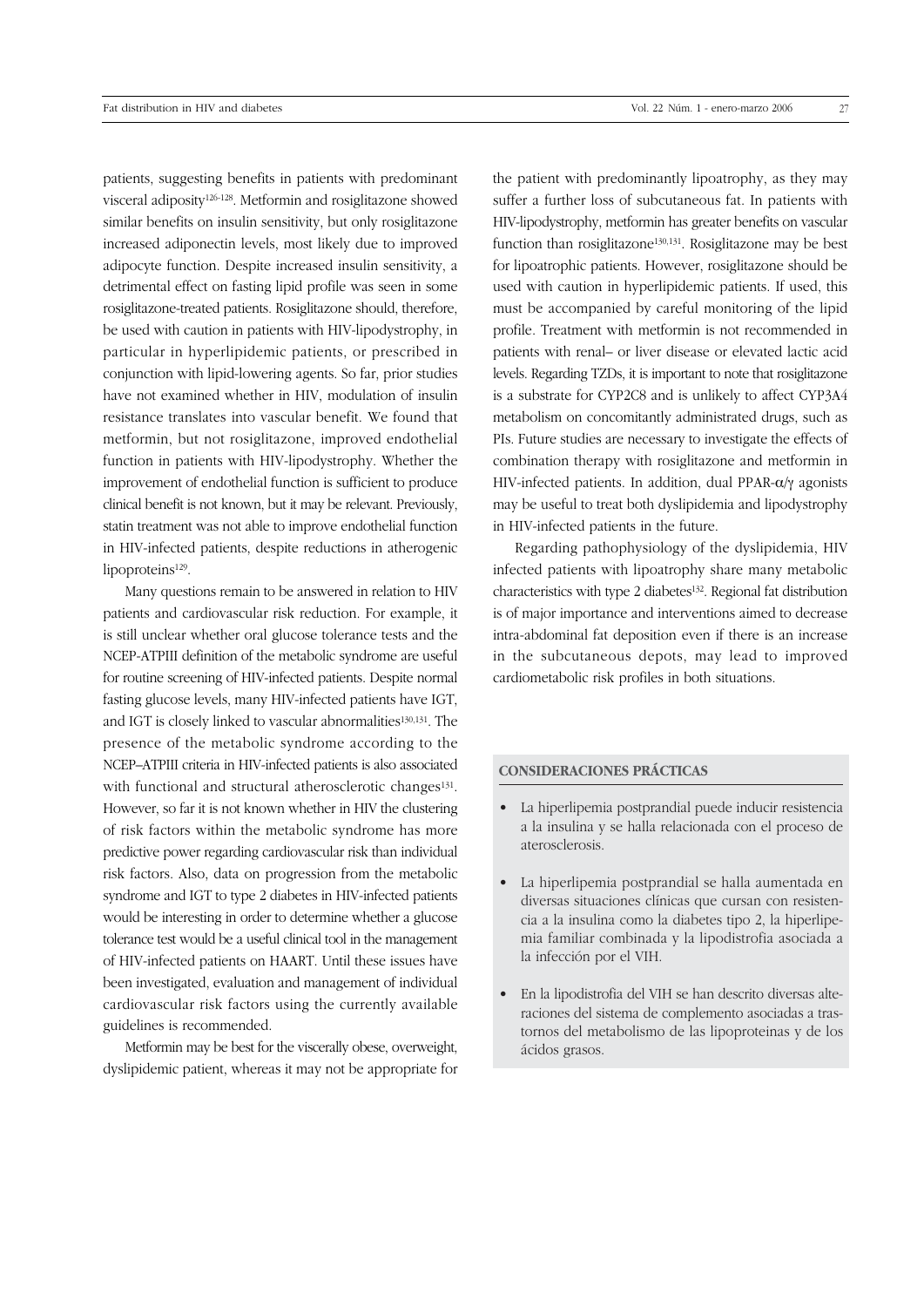### **BIBLIOGRAFÍA**

- 1. Haffner SM, Lehto S, Ronnemaa T, Pyorala K, Laakso M. Mortality from coronary heart disease in subjects with type 2 diabetes and in nondiabetic subjects with and without prior myocardial infarction. N Engl J Med 1998; 339: 229-234.
- 2. Haffner SM. Insulin resistance, inflammation, and the prediabetic state. Am J Cardiol 2003; 92(4A): 18J-26J.
- 3. Reaven GM. Banting lecture 1988. Role of insulin resistance in human disease. Diabetes 1988; 37: 1595-1607.
- 4. Third Report of the National Cholesterol Education Program (NCEP) Expert Panel on Detection, Evaluation, and Treatment of High Blood Cholesterol in Adults (Adult Treatment Panel III) final report. Circulation 2002; 106: 3143-3421.
- 5. Lakka HM, Laaksonen DE, Lakka TA, Niskanen LK, Kumpusalo E, Tuomilehto J, Salonen JT. The metabolic syndrome and total and cardiovascular disease mortality in middle-aged men. JAMA 2002; 288: 2709-2716.
- 6. Ford ES, Giles WH, Dietz WH. Prevalence of the metabolic syndrome among US adults: findings from the third National Health and Nutrition Examination Survey. JAMA 2002; 287: 356-359.
- 7. Zimmet PZ. Diabetes epidemiology as a tool to trigger diabetes research and care. Diabetologia 1999; 42: 499-518.
- 8. Dutch Diabetes Federation. Diabetic retinopathy, diabetic nephropathy, diabetic foot, cardiovascular disease in diabetes mellitus. Utrecht, Centraal Begeleidings-orgaan Intercollegiale Toetsing. 2000.
- Desprès JP. The insulin resistance-dyslipidemic syndrome of visceral obesity: effect on patients' risk. Obes Res 1998; (6 Suppl 1): 8S-17S.
- 10. Garg A. Acquired and inherited lipodystrophies. N Engl J Med 2004; 350: 1220-1234.
- 11. Palella FJ Jr, Delaney KM, Moorman AC, Loveless MO, Fuhrer J, Satten GA, et al. Declining morbidity and mortality among patients with advanced human immunodeficiency virus infection. HIV Outpatient Study Investigators. N Engl J Med 1998; 338: 853-860.
- 12. Carr A. HIV lipodystrophy: risk factors, pathogenesis, diagnosis and management. AIDS 2003; 17(Suppl 1): S141-148.
- 13. Shevitz A, Wanke CA, Falutz J, Kotler DP. Clinical perspectives on HIV-associated lipodystrophy syndrome: an update. AIDS 2001; 15: 1917-1930.
- 14. Grinspoon S, Carr A. Cardiovascular risk and body-fat abnormalities in HIV-infected adults. N Engl J Med 2005; 352: 48-62.
- 15. Hadigan C, Meigs JB, Corcoran C, Rietschel P, Piecuch S, Basgoz N, et al. Metabolic abnormalities and cardiovascular disease risk factors in adults with human immunodeficiency virus infection and lipodystrophy. Clin Infect Dis 2001; 32: 130-139.
- 16. Vigouroux C, Gharakhanian S, Salhi Y, Nguyen TH, Chevenne D, Capeau J, et al. Diabetes, insulin resistance and dyslipidaemia in lipodystrophic HIV-infected patients on highly active antiretroviral therapy (HAART). Diabetes Metab 1999; 25: 225-232.
- 17. Mooser V, Carr A. Antiretroviral therapy-associated hyperlipidaemia in HIV disease. Curr Opin Lipidol 2001; 12: 313-319.
- 18. Taskinen MR. Diabetic dyslipidaemia: from basic research to clinical practice. Diabetologia 2003; 46: 733-749.
- 19. Lewis GF, Uffelman KD, Szeto LW, Weller B, Steiner G. Interaction between free fatty acids and insulin in the acute control of very low density lipoprotein production in humans. J Clin Invest 1995; 95: 158-166.
- 20. Karpe F. Postprandial lipemia: effect of lipid-lowering drugs. Atheroscler Suppl 2002; 3: 41-46.
- 21. Kobayashi J, Tashiro J, Murano S, Morisaki N, Saito Y. Lipoprotein lipase mass and activity in post-heparin plasma from subjects

with intra-abdominal visceral fat accumulation. Clin Endocrinol 1998; 48: 515-520.

- 22. De Man FH, Castro Cabezas M, Van Barlingen HH, Erkelens DW, de Bruin TW. Triglyceride-rich lipoproteins in non-insulin-dependent diabetes mellitus: post-prandial metabolism and relation to premature atherosclerosis. Eur J Clin Invest 1996; 26: 89-108.
- 23. Mero N, Malmstrom R, Steiner G, Taskinen MR, Syvanne M. Postprandial metabolism of apolipoprotein B48 and B100 containing particles in type 2 diabetes mellitus: relations to angiographically verified severity of coronary artery disease. Atherosclerosis 2000; 150: 167-177.
- 24. Proctor SD, Vine DF, Mamo JC. Arterial retention of apolipoprotein B(48)- and B(100)-containing lipoproteins in atherogenesis. Curr Opin Lipidol 2002; 13: 461-470.
- 25. Boquist S, Ruotolo G, Tang R, Bjorkegren J, Bond MG, de Faire U, et al. Alimentary lipemia, postprandial triglyceride-rich lipoproteins, and common carotid intima-media thickness in healthy, middle-aged men. Circulation 1999; 100: 723-728.
- 26. Stampfer MJ, Krauss RM, Ma J, Blanche PJ, Holl LG, Sacks FM, et al. A prospective study of triglyceride level, low-density lipoprotein particle diameter, and risk of myocardial infarction. JAMA 276: 882-888.
- 27. Weintraub MS, Grosskopf I, Rassin T, Miller H, Charach G, Rotmensch HH, et al. Clearance of chylomicron remnants in normolipidaemic patients with coronary artery disease: case control study over three years. Br Med J 1996; 312: 935-939.
- 28. Groot PH, van Stiphout WA, Krauss XH, Jansen H, van Tol A, van Ramshorst E, et al. Postprandial lipoprotein metabolism in normolipidemic men with and without coronary artery disease. Arterioscler Thromb 1991; 11: 653-662.
- 29. Zilversmit DB. Atherogenesis: a postprandial phenomenon. Circulation 1979; 60: 473-485.
- 30. Leary ET, Wang T, Baker DJ, Cilla DD, Zhong J, Warnick GR, et al. Evaluation of an immunoseparation method for quantitative measurement of remnant-like particle-cholesterol in serum and plasma. Clin Chem 1998; 44: 2490-2498.
- 31. Kugiyama K, Doi H, Takazoe K, Kawano H, Soejima H, Mizuno Y, et al. Remnant lipoprotein levels in fasting serum predict coronary events in patients with coronary artery disease. Circulation 1999; 99: 2858-2860.
- 32. McNamara JR, Shah PK, Nakajima K, Cupples LA, Wilson PW, Ordovas JM, et al. Remnant-like particle (RLP) cholesterol is an independent cardiovascular disease risk factor in women: results from the Framingham Heart Study. Atherosclerosis 2001; 154: 229-236.
- 33. Frayn KN. Adipose tissue as a buffer for daily lipid flux. Diabetologia 2002; 45: 1201-1210.
- 34. Lam TK, Carpentier A, Lewis GF, van de Werve G, Fantus IG, Giacca A. Mechanisms of the free fatty acid-induced increase in hepatic glucose production. Am J Physiol Endocrinol Metab 2003; 284: E863-73.
- 35. Miles JM, Haymond MW, Nissen SL, Gerich JE. Effects of free fatty acid availability, glucagon excess, and insulin deficiency on ketone body production in postabsorptive man. J Clin Invest 1983; 71: 1554-1561.
- 36. Goudriaan JR, Dahlmans VE, Teusink B, Ouwens DM, Febbraio M, Maassen JA, et al. CD36 deficiency increases insulin sensitivity in muscle, but induces insulin resistance in the liver in mice. J Lipid Res 2003; 44: 2270-2277.
- 37. Meijssen S, Castro Cabezas M, Twickler ThB, Jansen H, Schoormans S, Erkelens DW. In Vivo evidence for increased hepatic flux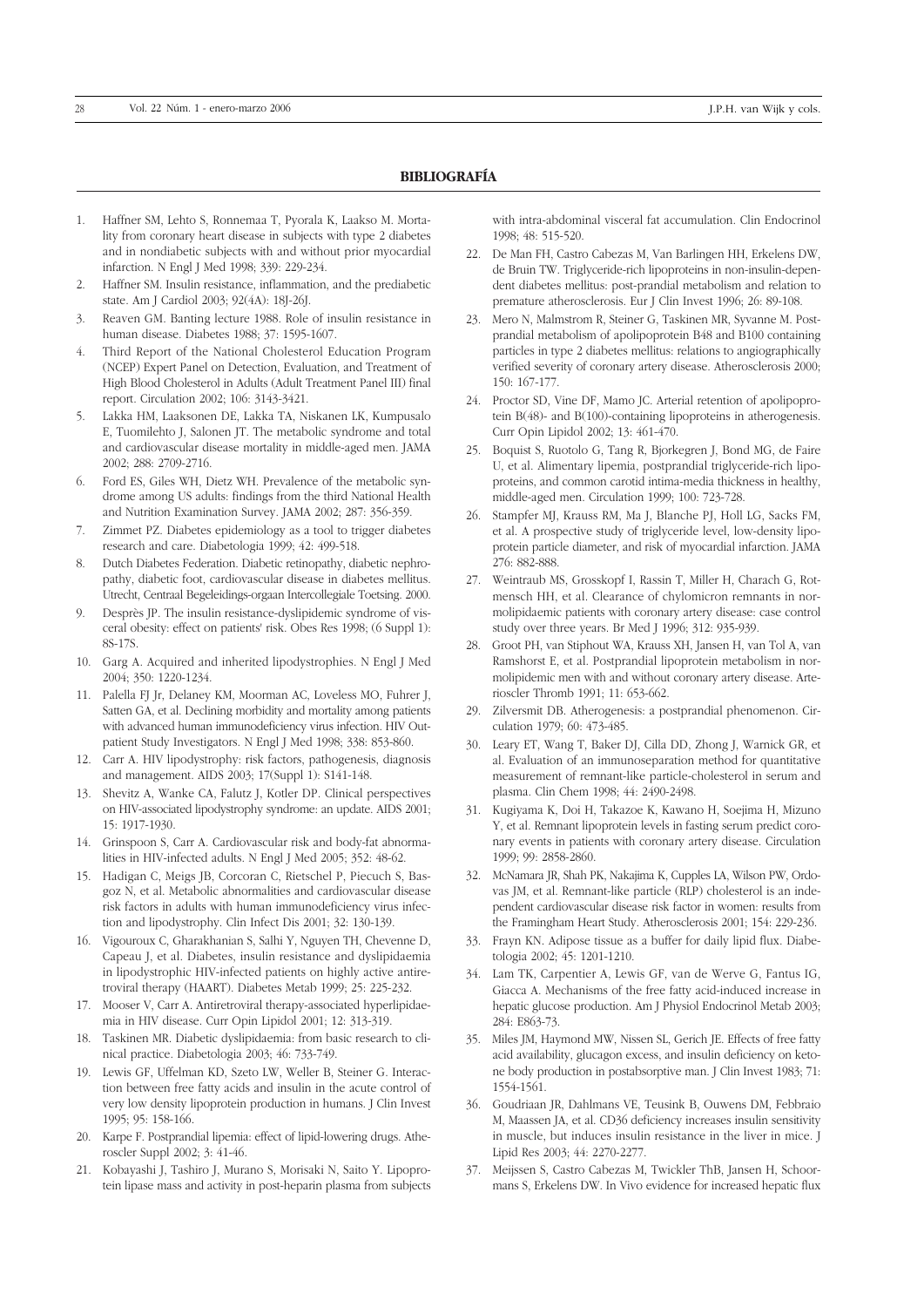of postprandial free fatty acids in Familial Combined Hyperlipidemia. J Lipid Res 2000; 41: 1096-1102.

- 38. Pleiner J, Schaller G, Mittermayer F, Bayerle-Eder M, Roden M, Wolzt M. FFA-induced endothelial dysfunction can be corrected by vitamin C. J Clin Endocrinol Metab 2002; 87: 2913-2917.
- 39. Swislocki AL, Chen YD, Golay A, Chang MO, Reaven GM. Insulin suppression of plasma free fatty acid concentration in normal individuals and patients with type 2 (non-insulin-dependent) diabetes. Diabetologia 1987; 30: 622-626.
- 40. Cianflone K, Xia Z, Chen LY. Critical review of acylation-stimulating protein physiology in humans and rodents. Biochim Biophys Acta 2003; 1609: 127-143.
- 41. Van Harmelen V, Reynisdottir S, Cianflone K, Degerman E, Hoffstedt J, Nilsell K, et al. Mechanisms involved in the regulation of free fatty acid release from isolated human fat cells by acylationstimulating protein and insulin. J Biol Chem 1999; 274: 18243-18251.
- 42. Scantlebury T, Maslowska M, Cianflone K. Chylomicron-specific enhancement of acylation stimulating protein and precursor protein C3 production in differentiated human adipocytes. J Biol Chem 1998; 273: 20903-20909.
- 43. Meijssen S, van Dijk H, Verseyden C, Erkelens DW, Castro Cabezas M. Delayed and exaggerated postprandial complement component 3 response in familial combined hyperlipidemia. Arterioscler Thromb Vasc Biol 2002; 22: 811-816.
- 44. Halkes CJ, van Dijk H, de Jaegere PP, Plokker HW, van der Helm Y, Erkelens DW, et al. Postprandial increase of complement component 3 in normolipidemic patients with coronary artery disease: effects of expanded-dose simvastatin. Arterioscler Thromb Vasc Biol 2001; 21: 1526-1530.
- 45. Van Oostrom AJ, van Dijk H, Verseyden C, Sniderman A, Cianflone K, Rabelink TJ, et al. Addition of glucose to an oral fat load reduces postprandial free fatty acids and prevents the postprandial rise of complement component 3. Am J Clin Nutr 2004; 79: 510-515.
- 46. Cianflone KM, Maslowska MH, Sniderman AD. Impaired response of fibroblasts from patients with hyperapobetalipoproteinemia to acylation-stimulating protein. J Clin Invest 1990; 85: 722-730.
- 47. Pantanetti P, Garrapa GG, Mantero F, Boscaro M, Faloia E, Venarucci D. Adipose tissue as an endocrine organ? A review of recent data related to cardiovascular complications of endocrine dysfunctions. Clin Exp Hypertens 2004; 26: 387-398.
- 48. Weyer C, Funahashi T, Tanaka S, Hotta K, Matsuzawa Y, Pratley RE, et al. Hypoadiponectinemia in obesity and type 2 diabetes: close association with insulin resistance and hyperinsulinemia. J Clin Endocrinol Metab 2001; 86: 1930-5.
- 49. Tong Q, Sankale JL, Hadigan CM, Tan G, Rosenberg ES, Kanki PJ, G et al. Regulation of adiponectin in human immunodeficiency virus-infected patients: relationship to body composition and metabolic indices. J Clin Endocrinol Metab 2003; 88: 1559-1564.
- 50. Schulze MB, Shai I, Rimm EB, Li T, Rifai N, Hu FB. Adiponectin and future coronary heart disease events among men with type 2 diabetes. Diabetes 2005; 54: 534-539.
- 51. Lusis AJ. Atherosclerosis. Nature 2000; 407: 233-241.
- 52. Ross R. Atherosclerosis: an inflammatory disease. N Engl J Med 1999; 340: 115-126.
- 53. Luscher TF, Barton M. Biology of the endothelium. Clin Cardiol 1997; 20(Suppl 2): II-3-10.
- 54. Van der Wal AC, Becker AE. Atherosclerotic plaque rupture: pathologic basis of plaque stability and instability. Cardiovasc Res 1999; 41: 334-344.
- 55. Eriksson EE, Xie X, Werr J, Thoren P, Lindbom L. Direct viewing of atherosclerosis in vivo: plaque invasion by leukocytes is initiated by the endothelial selectins. FASEB J 2001; 15: 1149-1157.
- 56. Friedman GD, Klatsky AL, Siegelaub AB. The leukocyte count as a predictor of myocardial infarction. N Engl J Med 1974; 290: 1275-1278.
- 57. Libby P, Ridker PM. Inflammation and atherosclerosis: role of Creactive protein in risk assessment. Am J Med 2004; Suppl 6A: 9S-16S.
- 58. Ridker PM, Rifai N, Stampfer MJ, Hennekens CH. Plasma concentration of interleukin-6 and the risk of future myocardial infarction among apparently healthy men. Circulation 2000; 101: 1767-1772.
- 59. Sabatine MS, Morrow DA, Cannon CP, Murphy SA, Demopoulos LA, DiBattiste PM, et al. Relationship between baseline white blood cell count and degree of coronary artery disease and mortality in patients with acute coronary syndromes: a TACTICS-TIMI 18 substudy. J Am Coll Cardiol 2002; 40: 1761-1768.
- 60. Naruko T, Ueda M, Haze K, van der Wal AC, van der Loos CM, Itoh A, et al. Neutrophil infiltration of culprit lesions in acute coronary syndromes. Circulation 2002; 106: 2894-2900.
- 61. Van Oostrom AJ, Sijmonsma TP, Verseyden C, Jansen EH, de Koning EJ, Rabelink TJ, et al. Postprandial recruitment of neutrophils may contribute to endothelial dysfunction. J Lipid Res 2003; 44: 576-583.
- 62. Van Oostrom AJ, van Wijk JP, Sijmonsma TP, Rabelink TJ, Castro Cabezas M. Increased expression of activation markers on monocytes and neutrophils in type 2 diabetes Neth J Med 2004; 62: 320-325.
- 63. Ohshita K, Yamane K, Hanafusa M, Mori H, Mito K, Okubo M, et al. Elevated white blood cell count in subjects with impaired glucose tolerance. Diabetes Care 2004; 27: 491-496.
- 64. Ceriello A, Taboga C, Tonutti L, Quagliaro L, Piconi L, Bais B, et al. Evidence for an independent and cumulative effect of postprandial hypertriglyceridemia and hyperglycemia on endothelial dysfunction and oxidative stress generation: effects of short- and long-term simvastatin treatment. Circulation 2002; 106: 1211-1218.
- 65. Ceriello A, Quagliaro L, Piconi L, Assaloni R, Da Ros R, Maier A, et al. Effect of postprandial hypertriglyceridemia and hyperglycemia on circulating adhesion molecules and oxidative stress generation and the possible role of simvastatin treatment. Diabetes 2004; 53: 701-710.
- 66. Van Oostrom AJ, Rabelink TJ, Verseyden C, Sijmonsma TP, Plokker HW, De Jaegere PP, et al. Activation of leukocytes by postprandial lipemia in healthy volunteers. Atherosclerosis 2004; 177: 175-182.
- 67. Carroll MF, Schade DS. Timing of antioxidant vitamin ingestion alters postprandial proatherogenic serum markers. Circulation 2003; 108: 24-31.
- 68. Mallon PW, Miller J, Cooper DA, Carr A. Prospective evaluation of the effects of antiretroviral therapy on body composition in HIV-1-infected men starting therapy. AIDS 2003; 17: 971-979.
- 69. Caron M, Auclair M, Vigouroux C, Glorian M, Forest C, Capeau J. The HIV protease inhibitor indinavir impairs sterol regulatory element-binding protein-1 intranuclear localization, inhibits preadipocyte differentiation, and induces insulin resistance. Diabetes 2001; 50: 1378-1388.
- 70. Bastard JP, Caron M, Vidal H, Jan V, Auclair M, Vigouroux C, et al. Association between altered expression of adipogenic factor SREBP1 in lipoatrophic adipose tissue from HIV-1-infected patients and abnormal adipocyte differentiation and insulin resistance. Lancet 2002; 359: 1026-1031.
- 71. Brinkman K, Smeitink JA, Romijn JA, Reiss P. Mitochondrial toxicity induced by nucleoside-analogue reverse-transcriptase inhibitors is a key factor in the pathogenesis of antiretroviral-therapyrelated lipodystrophy. Lancet 1999; 354: 1112-1115.
- 72. Grinspoon S. Mechanisms and strategies for insulin resistance in acquired immune deficiency syndrome. Clin Infect Dis 2003; 37(Suppl 2): S85-S90.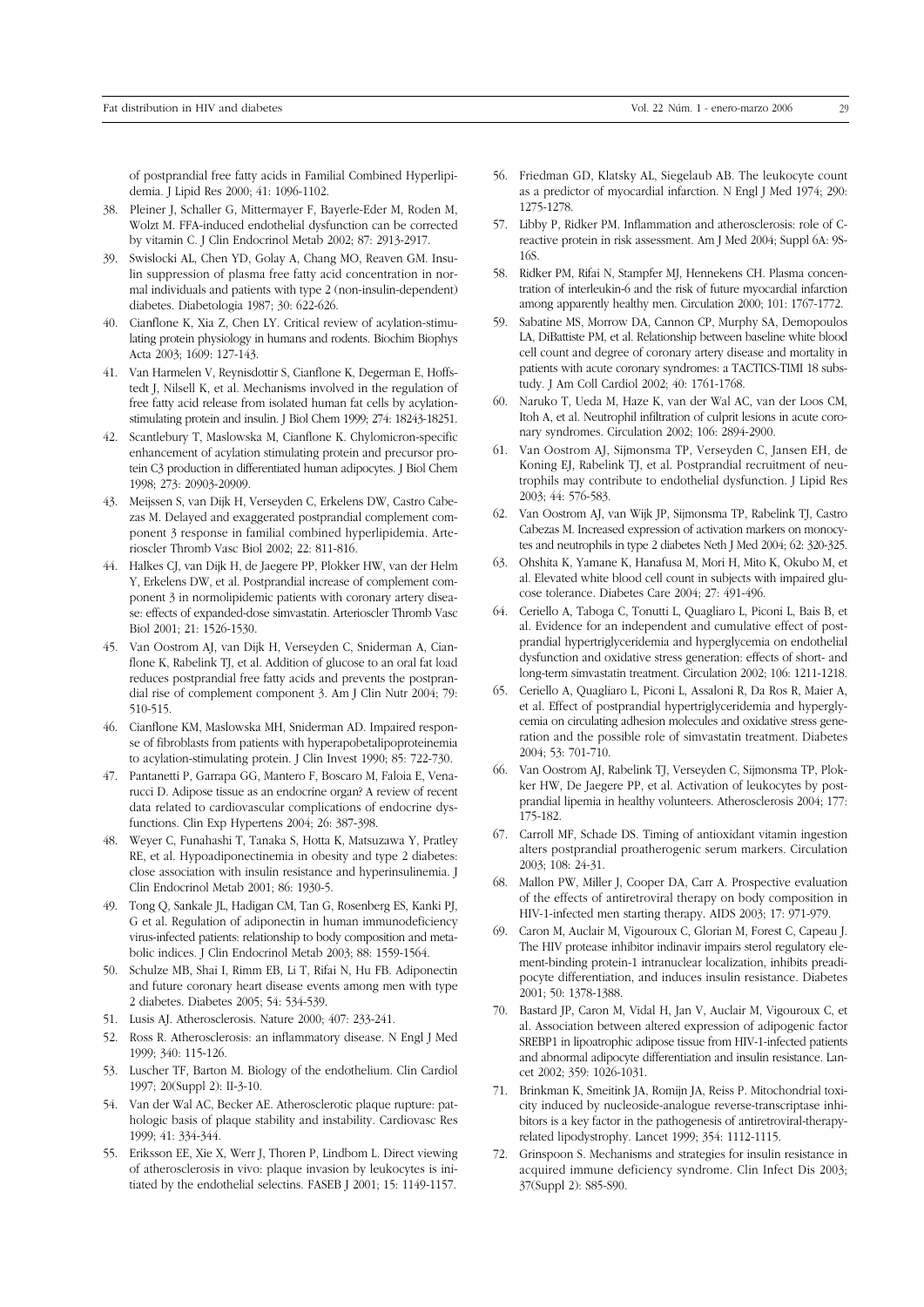- 73. Murata H, Hruz PW, Mueckler M. The mechanism of insulin resistance caused by HIV protease inhibitor therapy. I Biol Chem 2000: 275: 20251-20254.
- 74. Noor MA, Seneviratne T, Aweeka FT, Lo JC, Schwarz JM, Mulligan K, et al. Indinavir acutely inhibits insulin-stimulated glucose disposal in humans: a randomized, placebo-controlled study. AIDS 2002; 16: F1-F8.
- 75. Lee GA, Seneviratne T, Noor MA, Lo JC, Schwarz JM, Aweeka FT, et al. The metabolic effects of lopinavir/ritonavir in HIV-negative men. AIDS 2004; 18: 641-649.
- 76. Grunfeld C, Tien P. Difficulties in understanding the metabolic complications of acquired immune deficiency syndrome. Clin Infect Dis 2003; 37(Suppl 2): S43-S46.
- 77. Mynarcik DC, McNurlan MA, Steigbigel RT, Fuhrer J, Gelato MC. Association of severe insulin resistance with both loss of limb fat and elevated serum tumor necrosis factor receptor levels in HIV lipodystrophy. J Acquir Immune Defic Syndr 2000; 25: 312-321.
- 78. Hadigan C, Borgonha S, Rabe J, Young V, Grinspoon S. Increased rates of lipolysis among human immunodeficiency virus-infected men receiving highly active antiretroviral therapy. Metabolism 2002; 51: 1143-1147.
- 79. Meininger G, Hadigan C, Laposata M, Brown J, Rabe J, Louca J, et al. Elevated concentrations of free fatty acids are associated with increased insulin response to standard glucose challenge in human immunodeficiency virus-infected subjects with fat redistribution. Metabolism 2002; 51: 260-266.
- 80. Van der Valk M, Bisschop PH, Romijn JA, Ackermans MT, Lange JM, Endert E, et al. Lipodystrophy in HIV-1-positive patients is associated with insulin resistance in multiple metabolic pathways. AIDS 2001; 15: 2093-2100.
- 81. Van Wijk JPH, Castro Cabezas M, Koning EJP de, Rabelink TJ, Geest R van der, Hoepelman IM. In Vivo Evidence of Impaired Peripheral Fatty Acid Trapping in Patients with HIV--Associated Lipodystrophy. J Clin Endocrinol Metab 2005; 90(6): 3575-3582.
- 82. Grunfeld C, Pang M, Doerrler W, Shigenaga JK, Jensen P, Feingold KR. Lipids, lipoproteins, triglyceride clearance, and cytokines in human immunodeficiency virus infection and the acquired immunodeficiency syndrome. J Clin Endocrinol Metab 1992; 74: 1045-1052.
- 83. Friis-Moller N, Weber R, Reiss P, Thiebaut R, Kirk O, d'Arminio et al; DAD study group. Cardiovascular disease risk factors in HIV patients: association with antiretroviral therapy. Results from the DAD study. AIDS 2003; 17: 1179-1193.
- 84. Purnell JQ, Zambon A, Knopp RH, Pizzuti DJ, Achari R, Leonard JM, et al. Effect of ritonavir on lipids and post-heparin lipase activities in normal subjects. AIDS 2000; 14: 51-57.
- 85. Noor MA, Parker RA, O'Mara E, Grasela DM, Currie A, Hodder SL, et al. The effects of HIV protease inhibitors atazanavir and lopinavir/ritonavir on insulin sensitivity in HIV-seronegative healthy adults. AIDS 2004; 18: 2137-2144.
- 86. Liang JS, Distler O, Cooper DA, Jamil H, Deckelbaum RJ, Ginsberg HN, et al. HIV protease inhibitors protect apolipoprotein B from degradation by the proteasome: a potential mechanism for protease inhibitor-induced hyperlipidemia. Nat Med 2001; 7: 1327-1331.
- 87. Negredo E, Ribalta J, Ferre R, Salazar J, Rey-Joly C, Sirera G, et al. Efavirenz induces a striking and generalized increase of HDL-cholesterol in HIV-infected patients. AIDS 2004; 18: 819-821.
- 88. Van der Valk M, Kastelein JJ, Murphy RL, van Leth F, Katlama C, Horban A, et al; Atlantic Study Team. Nevirapine-containing antiretroviral therapy in HIV-1 infected patients results in an anti-atherogenic lipid profile. AIDS 2001; 15: 2407-2414.
- 89. Martinez E, Garcia-Viejo MA, Blanco JL, Bianchi L, Buira E, Conget I, et al. Impact of switching from human immunodeficiency

virus type 1 protease inhibitors to efavirenz in successfully treated adults with lipodystrophy. Clin Infect Dis 2000; 31: 1266-1273.

- 90. Negredo E, Ribalta J, Paredes R, Ferre R, Sirera G, Ruiz L, et al. Reversal of atherogenic lipoprotein profile in HIV-1 infected patients with lipodystrophy after replacing protease inhibitors by nevirapine. AIDS 2002; 16: 1383-1389.
- 91. Stein JH, Klein MA, Bellehumeur JL, McBride PE, Wiebe DA, Otvos JD, et al. Use of human immunodeficiency virus-1 protease inhibitors is associated with atherogenic lipoprotein changes and endothelial dysfunction. Circulation 2001; 104: 257-262.
- 92. Dressman J, Kincer J, Matveev SV, Guo L, Greenberg RN, Guerin T, et al. HIV protease inhibitors promote atherosclerotic lesion formation independent of dyslipidemia by increasing CD36-dependent cholesteryl ester accumulation in macrophages. J Clin Invest 2003; 111: 389-397.
- 93. Mercie P, Thiebaut R, Lavignolle V, Pellegrin JL, Yvorra-Vives MC, Morlat P, et al. Evaluation of cardiovascular risk factors in HIV-1 infected patients using carotid intima-media thickness measurement. Ann Med 2002; 34: 55-63.
- 94. Seminari E, Pan A, Voltini G, Carnevale G, Maserati R, Minoli L, et al. Assessment of atherosclerosis using carotid ultrasonography in a cohort of HIV-positive patients treated with protease inhibitors. Atherosclerosis 2002; 162: 433-438.
- 95. Hsue PY, Lo JC, Franklin A, Bolger AF, Martin JN, Deeks SG, et al. Progression of atherosclerosis as assessed by carotid intimamedia thickness in patients with HIV infection. Circulation 2004; 109: 1603-1608.
- 96. Friis-Moller N, Sabin CA, Weber R, d'Arminio Monforte A, El-Sadr WM, Reiss P, et al; Data Collection on Adverse Events of Anti-HIV Drugs (DAD) Study Group. Combination antiretroviral therapy and the risk of myocardial infarction. N Engl J Med 2003; 349: 1993-2003.
- 97. Calza L, Manfredi R, Chiodo F. Statins and fibrates for the treatment of hyperlipidaemia in HIV-infected patients receiving HAART. AIDS 2003; 17(6): 851-859.
- 98. Hansen BR, Haugaard SB, Iversen J, Nielsen JO, Andersen O. Impact of switching antiretroviral therapy on lipodystrophy and other metabolic complications: a review. Scand J Infect Dis 2004; 36(4): 244-253.
- 99. Grundy SM, Cleeman JI, Merz NB, et al. Implications of recent clinical trials for the national Cholesterol Education Program Adult Treatment Panel III Guidelines. J Am Coll Cardiol 2004; 44: 720-732.
- 100. Van Wanrooy F, Stolk R, Castro Cabezas M, Erkelens DW. Diabetic Dyslipidemia: Metabolic and Epidemiological Aspects. In: Current Perspectives in Diabetes. DJ Betteridge, ed; Martin Dunitz Ltd, London. 1999. p. 25-139.
- 101. Van Oostrom AJHHM, Van Wijk JPH, Castro Cabezas M. Lipemia, inflammation and atherosclerosis Novel opportunities in the understanding and treatment of atherosclerosis. Drugs 2004; 64 Suppl 2: 19-41.
- 102. Castro Cabezas M. Postprandial lipemia in familial combined hyperlipidemia. Biochem Soc Trans 2003; 31: 1090-1093.
- 103. Castro Cabezas M, Verseyden C, Meijssen S, Jansen H, Erkelens DW. Effects of atorvastatin on the clearance of triglyceride rich lipoproteins in familial combined hyperlipidemia. J Clin Endocrinol Metab 2004; 89: 5972-5980.
- 104. Van Oostrom AJHHM, Sijmonsma TP, Alipour A, Verseyden C, Rabelink TJ, Plokker HWM, et al. Effects of rosuvastatin on fasting and postprandial lipoprotein and fatty acid metabolism in combined hyperlipidemic male patients with premature coronary sclerosis. Atherosclerosis 2005 (in press).
- 105. Lemberger T, Desvergne B, Wahli W. Peroxisome proliferatoractivated receptors: a nuclear receptor signaling pathway in lipid physiology. Annu Rev Cell Dev Biol 1996; 12: 335-363.